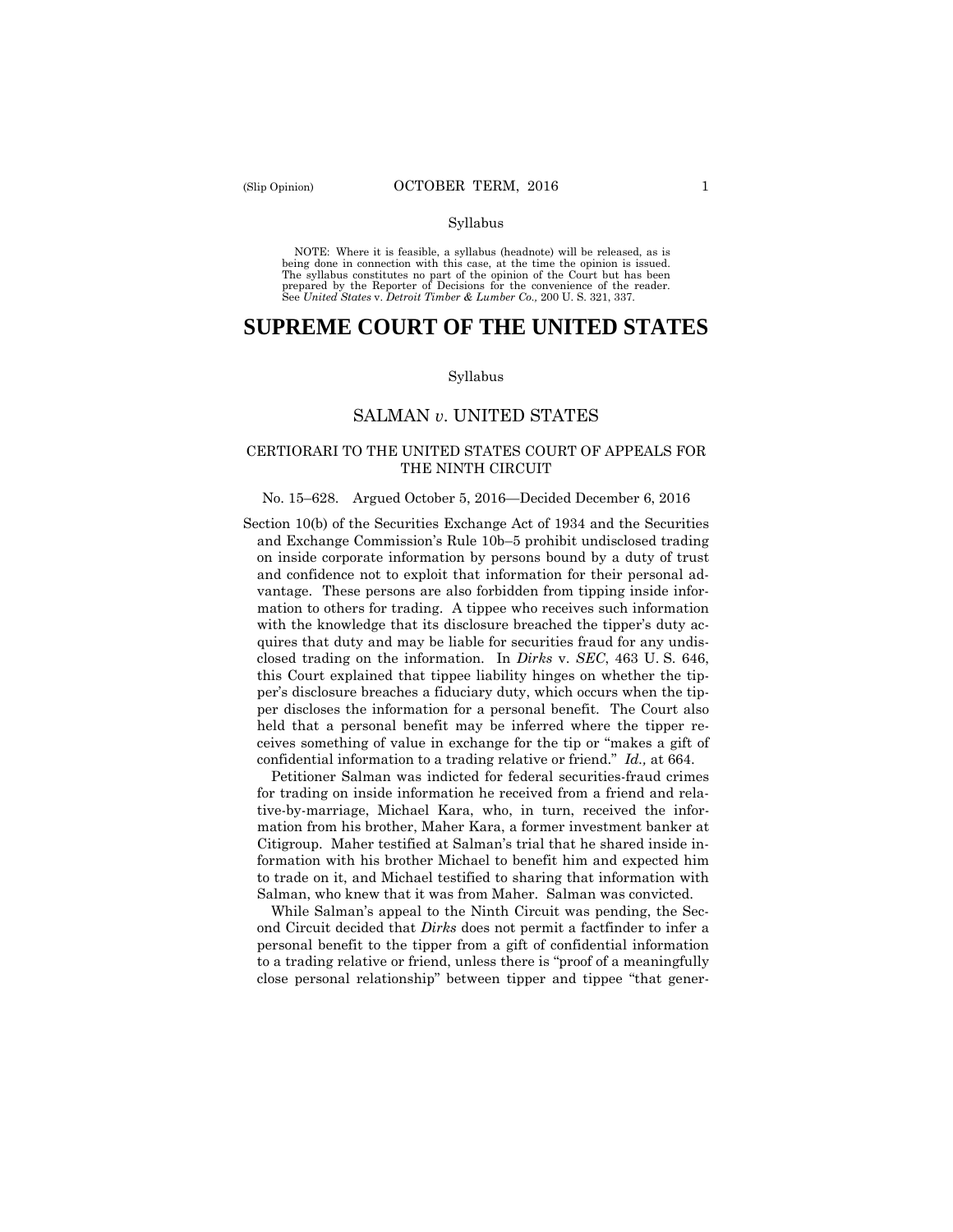#### Syllabus

ates an exchange that is objective, consequential, and represents at least a potential gain of a pecuniary or similarly valuable nature," *United States* v. *Newman*, 773 F. 3d 438, 452, cert. denied, 577 U. S. \_\_\_. The Ninth Circuit declined to follow *Newman* so far, holding that *Dirks* allowed Salman's jury to infer that the tipper breached a duty because he made " 'a gift of confidential information to a trading relative.' " 792 F. 3d 1087, 1092 (quoting *Dirks*, 463 U. S., at 664).

*Held*: The Ninth Circuit properly applied *Dirks* to affirm Salman's conviction. Under *Dirks*, the jury could infer that the tipper here personally benefited from making a gift of confidential information to a trading relative*.* Pp. 6–12.

 (a) Salman contends that a gift of confidential information to a friend or family member alone is insufficient to establish the personal benefit required for tippee liability, claiming that a tipper does not personally benefit unless the tipper's goal in disclosing information is to obtain money, property, or something of tangible value. The Government counters that a gift of confidential information to anyone, not just a "trading relative or friend," is enough to prove securities fraud because a tipper personally benefits through any disclosure of confidential trading information for a personal (non-corporate) purpose. The Government argues that any concerns raised by permitting such an inference are significantly alleviated by other statutory elements prosecutors must satisfy. Pp. 6–8.

 (b) This Court adheres to the holding in *Dirks*, which easily resolves the case at hand: "when an insider makes a gift of confidential information to a trading relative or friend . . . [t]he tip and trade resemble trading by the insider himself followed by a gift of the profits to the recipient," 463 U. S., at 664. In these situations, the tipper personally benefits because giving a gift of trading information to a trading relative is the same thing as trading by the tipper followed by a gift of the proceeds. Here, by disclosing confidential information as a gift to his brother with the expectation that he would trade on it, Maher breached his duty of trust and confidence to Citigroup and its clients—a duty acquired and breached by Salman when he traded on the information with full knowledge that it had been improperly disclosed. To the extent that the Second Circuit in *Newman* held that the tipper must also receive something of a "pecuniary or similarly valuable nature" in exchange for a gift to a trading relative, that rule is inconsistent with *Dirks.* Pp. 8–10.

(c) Salman's arguments to the contrary are rejected. Salman has cited nothing in this Court's precedents that undermines the giftgiving principle this Court announced in *Dirks*. Nor has he demonstrated that either §10(b) itself or *Dirks'*s gift-giving standard "leav[e]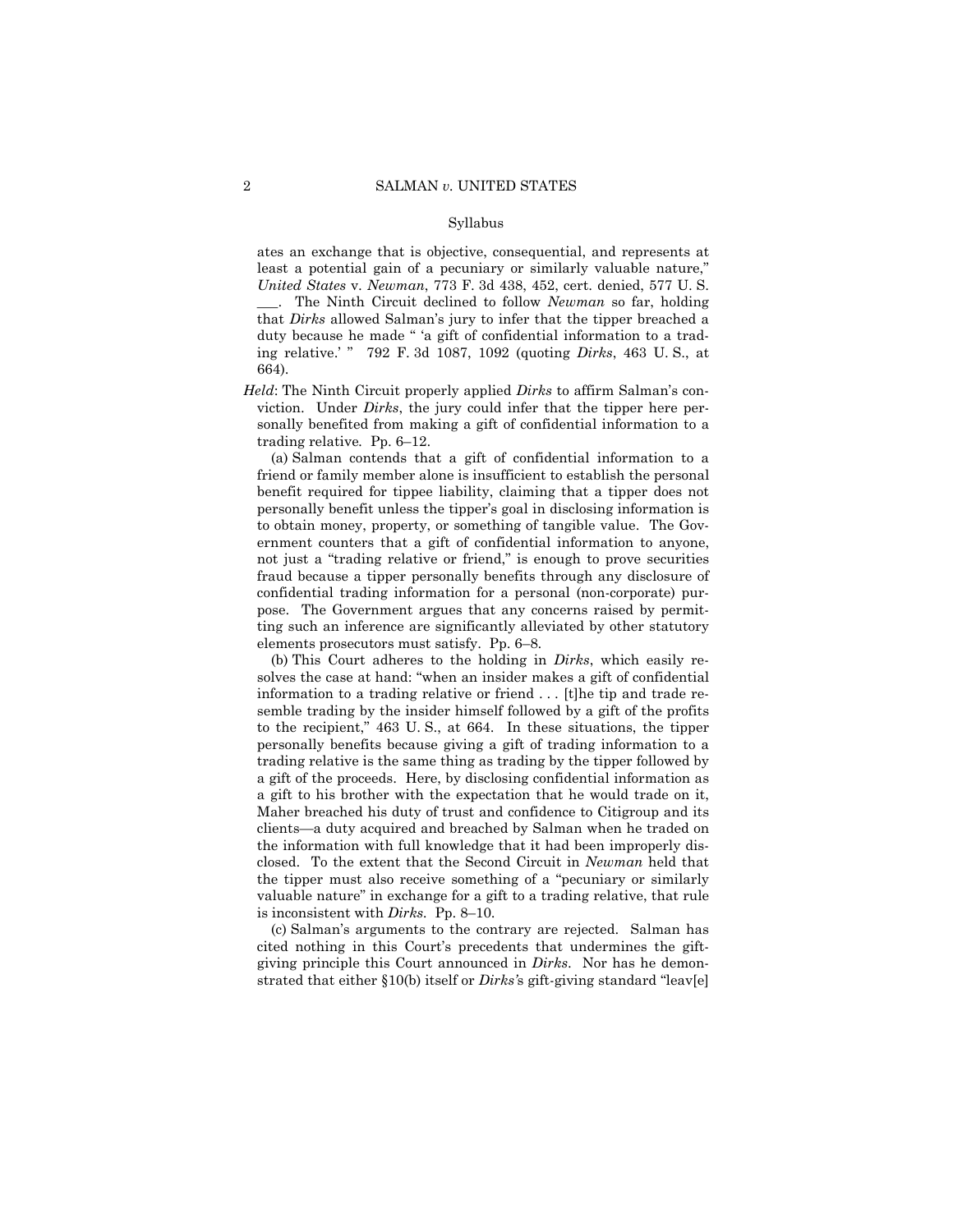### Syllabus

grave uncertainty about how to estimate the risk posed by a crime" or are plagued by "hopeless indeterminacy." *Johnson* v. *United States*, 576 U. S. \_\_\_, \_\_\_, \_\_\_. Salman also has shown "no grievous ambiguity or uncertainty that would trigger" the rule of lenity. *Barber* v. *Thomas*, 560 U. S. 474, 492 (internal quotation marks omitted). To the contrary, his conduct is in the heartland of *Dirks*'s rule concerning gifts of confidential information to trading relatives. Pp. 10–12.

792 F. 3d 1087, affirmed.

ALITO, J., delivered the opinion for a unanimous Court.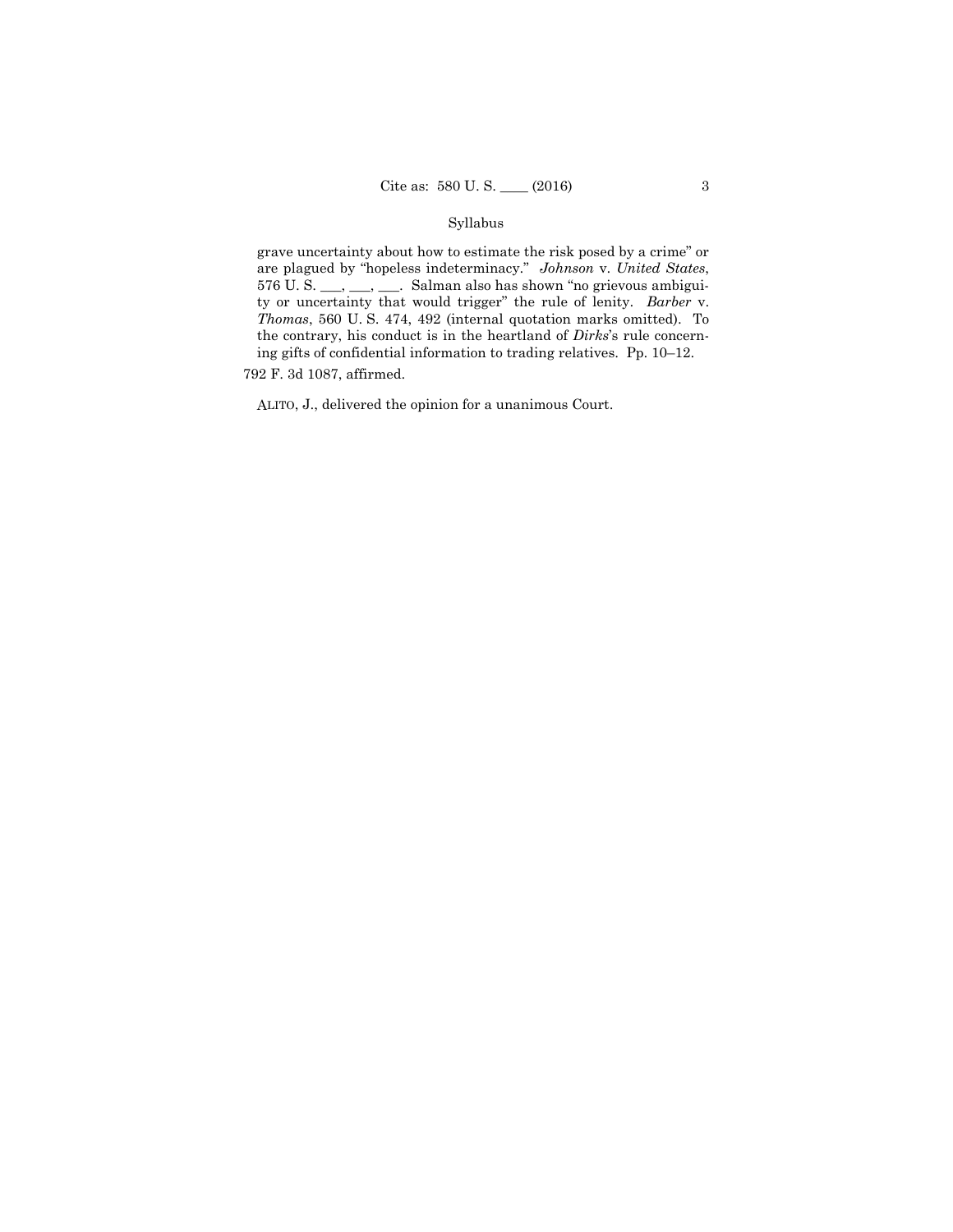preliminary print of the United States Reports. Readers are requested to notify the Reporter of Decisions, Supreme Court of the United States, Wash- ington, D. C. 20543, of any typographical or other formal errors, in order that corrections may be made before the preliminary print goes to press. NOTICE: This opinion is subject to formal revision before publication in the

### $\frac{1}{2}$  , where  $\frac{1}{2}$ **SUPREME COURT OF THE UNITED STATES**

#### $\frac{1}{2}$  ,  $\frac{1}{2}$  ,  $\frac{1}{2}$  ,  $\frac{1}{2}$  ,  $\frac{1}{2}$  ,  $\frac{1}{2}$ No. 15–628

# BASSAM YACOUB SALMAN, PETITIONER *v.* UNITED STATES

## ON WRIT OF CERTIORARI TO THE UNITED STATES COURT OF APPEALS FOR THE NINTH CIRCUIT

#### [December 6, 2016]

### JUSTICE ALITO delivered the opinion of the Court.

Section 10(b) of the Securities Exchange Act of 1934 and the Securities and Exchange Commission's Rule 10b–5 prohibit undisclosed trading on inside corporate information by individuals who are under a duty of trust and confidence that prohibits them from secretly using such information for their personal advantage. 48 Stat. 891, as amended, 15 U. S. C. §78j(b) (prohibiting the use, "in connection with the purchase or sale of any security," of "any manipulative or deceptive device or contrivance in contravention of such rules as the [Securities and Exchange Commission] may prescribe"); 17 CFR §240.10b–5 (2016) (forbidding the use, "in connection with the sale or purchase of any security," of "any device, scheme or artifice to defraud," or any "act, practice, or course of business which operates . . . as a fraud or deceit"); see *United States*  v. *O'Hagan*, 521 U. S. 642, 650–652 (1997). Individuals under this duty may face criminal and civil liability for trading on inside information (unless they make appropriate disclosures ahead of time).

These persons also may not tip inside information to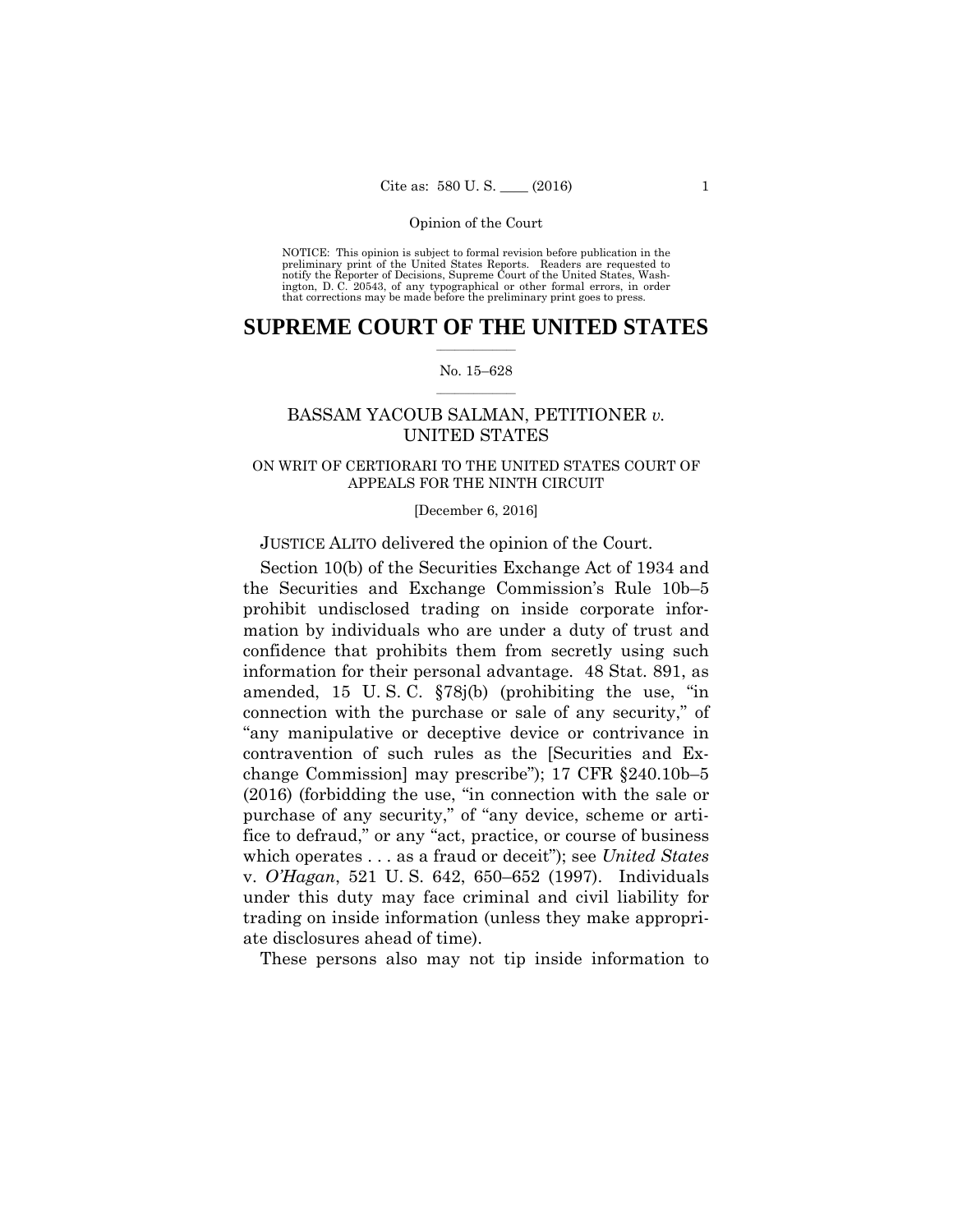others for trading. The tippee acquires the tipper's duty to disclose or abstain from trading if the tippee knows the information was disclosed in breach of the tipper's duty, and the tippee may commit securities fraud by trading in disregard of that knowledge. In *Dirks* v. *SEC*, 463 U. S. 646 (1983), this Court explained that a tippee's liability for trading on inside information hinges on whether the tipper breached a fiduciary duty by disclosing the information. A tipper breaches such a fiduciary duty, we held, when the tipper discloses the inside information for a personal benefit. And, we went on to say, a jury can infer a personal benefit—and thus a breach of the tipper's duty—where the tipper receives something of value in exchange for the tip or "makes a gift of confidential information to a trading relative or friend." *Id.,* at 664.

 conspiracy and insider trading. Salman received lucrative Petitioner Bassam Salman challenges his convictions for trading tips from an extended family member, who had received the information from Salman's brother-in-law. Salman then traded on the information. He argues that he cannot be held liable as a tippee because the tipper (his brother-in-law) did not personally receive money or property in exchange for the tips and thus did not personally benefit from them. The Court of Appeals disagreed, holding that *Dirks* allowed the jury to infer that the tipper here breached a duty because he made a "'gift of confidential information to a trading relative.'" 792 F. 3d 1087, 1092 (CA9 2015) (quoting *Dirks*, *supra*, at 664). Because the Court of Appeals properly applied *Dirks*, we affirm the judgment below.

Maher Kara was an investment banker in Citigroup's healthcare investment banking group. He dealt with highly confidential information about mergers and acquisitions involving Citigroup's clients. Maher enjoyed a

I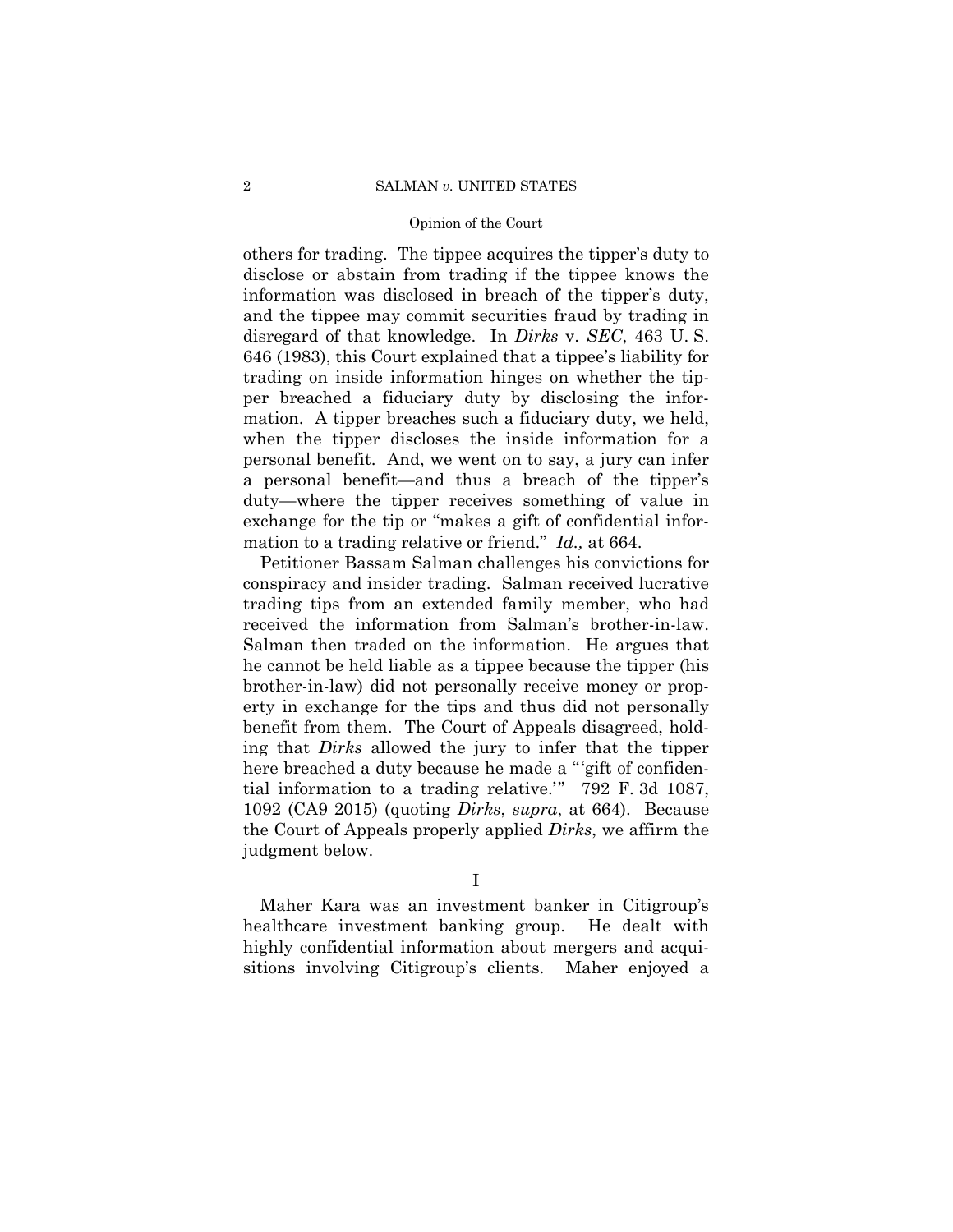close relationship with his older brother, Mounir Kara (known as Michael). After Maher started at Citigroup, he began discussing aspects of his job with Michael. At first he relied on Michael's chemistry background to help him grasp scientific concepts relevant to his new job. Then, while their father was battling cancer, the brothers discussed companies that dealt with innovative cancer treatment and pain management techniques. Michael began to trade on the information Maher shared with him. At first, Maher was unaware of his brother's trading activity, but eventually he began to suspect that it was taking place.

Ultimately, Maher began to assist Michael's trading by sharing inside information with his brother about pending mergers and acquisitions. Maher sometimes used code words to communicate corporate information to his brother. Other times, he shared inside information about deals he was not working on in order to avoid detection. See, *e.g.,* App. 118, 124–125. Without his younger brother's knowledge, Michael fed the information to others including Salman, Michael's friend and Maher's brotherin-law. By the time the authorities caught on, Salman had made over \$1.5 million in profits that he split with another relative who executed trades via a brokerage account on Salman's behalf.

Salman was indicted on one count of conspiracy to commit securities fraud, see 18 U. S. C. §371, and four counts of securities fraud, see 15 U. S. C. §§78j(b), 78ff; 18 U. S. C. §2; 17 CFR §240.10b–5. Facing charges of their own, both Maher and Michael pleaded guilty and testified at Salman's trial.

The evidence at trial established that Maher and Michael enjoyed a "very close relationship." App. 215. Maher "love[d] [his] brother very much," Michael was like "a second father to Maher," and Michael was the best man at Maher's wedding to Salman's sister. *Id*., at 158, 195, 104–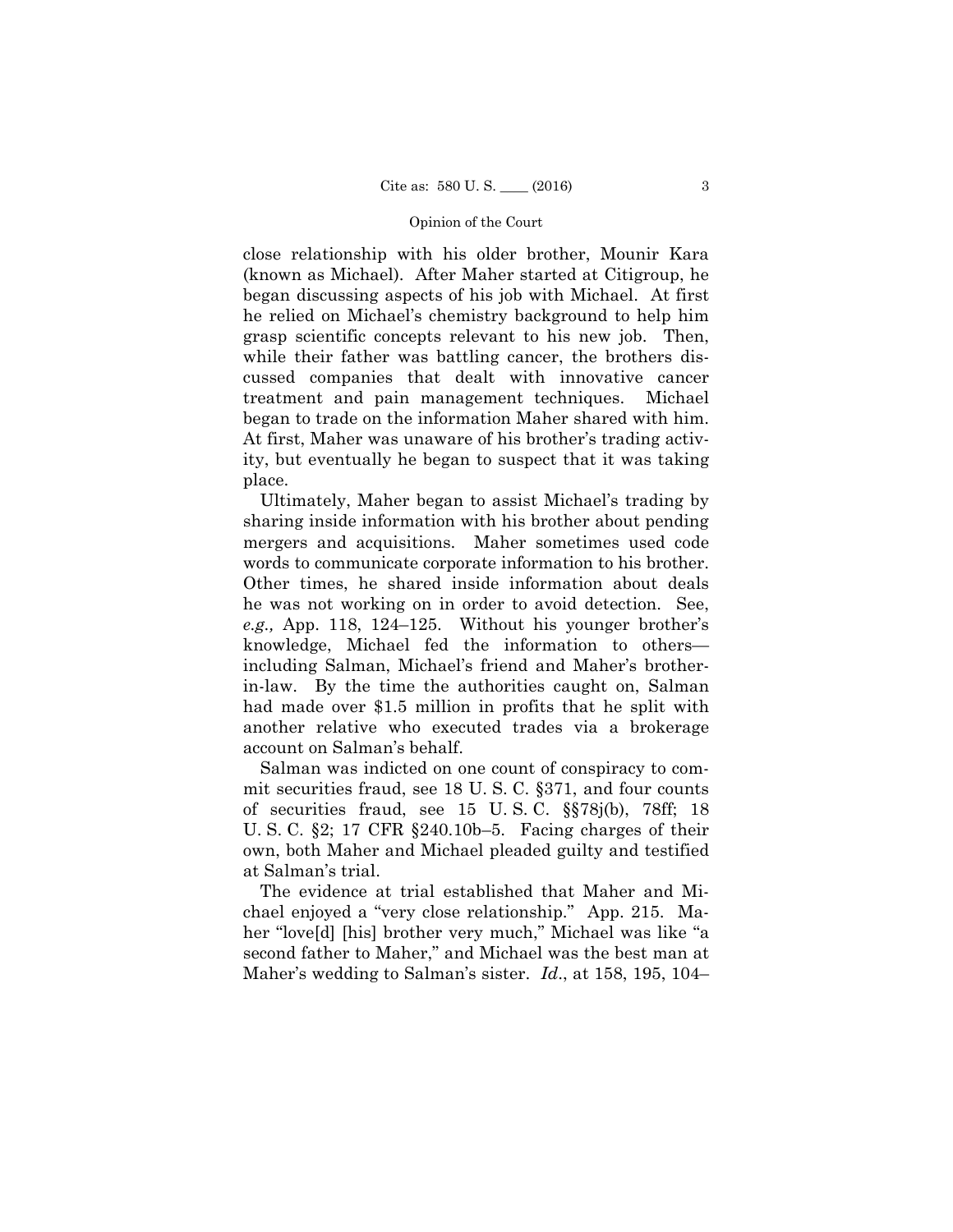"fulfil[l] whatever needs he had." *Id*., at 118, 82. For 107. Maher testified that he shared inside information with his brother to benefit him and with the expectation that his brother would trade on it. While Maher explained that he disclosed the information in large part to appease Michael (who pestered him incessantly for it), he also testified that he tipped his brother to "help him" and to instance, Michael once called Maher and told him that "he needed a favor." *Id.*, at 124. Maher offered his brother money but Michael asked for information instead. Maher then disclosed an upcoming acquisition. *Ibid.* Although he instantly regretted the tip and called his brother back to implore him not to trade, Maher expected his brother to do so anyway. *Id.*, at 125.

For his part, Michael told the jury that his brother's tips gave him "timely information that the average person does not have access to" and "access to stocks, options, and what have you, that I can capitalize on, that the average person would never have or dream of." *Id.*, at 251. Michael testified that he became friends with Salman when Maher was courting Salman's sister and later began sharing Maher's tips with Salman. As he explained at trial, "any time a major deal came in, [Salman] was the first on my phone list." *Id*., at 258. Michael also testified that he told Salman that the information was coming from Maher. See, *e.g., id*., at 286 ("'Maher is the source of all this information'").

After a jury trial in the Northern District of California, Salman was convicted on all counts. He was sentenced to 36 months of imprisonment, three years of supervised release, and over \$730,000 in restitution. After his motion for a new trial was denied, Salman appealed to the Ninth Circuit. While his appeal was pending, the Second Circuit issued its opinion in *United States* v. *Newman*, 773 F. 3d 438 (2014), cert. denied, 577 U. S. \_\_\_ (2015). There, the Second Circuit reversed the convictions of two portfolio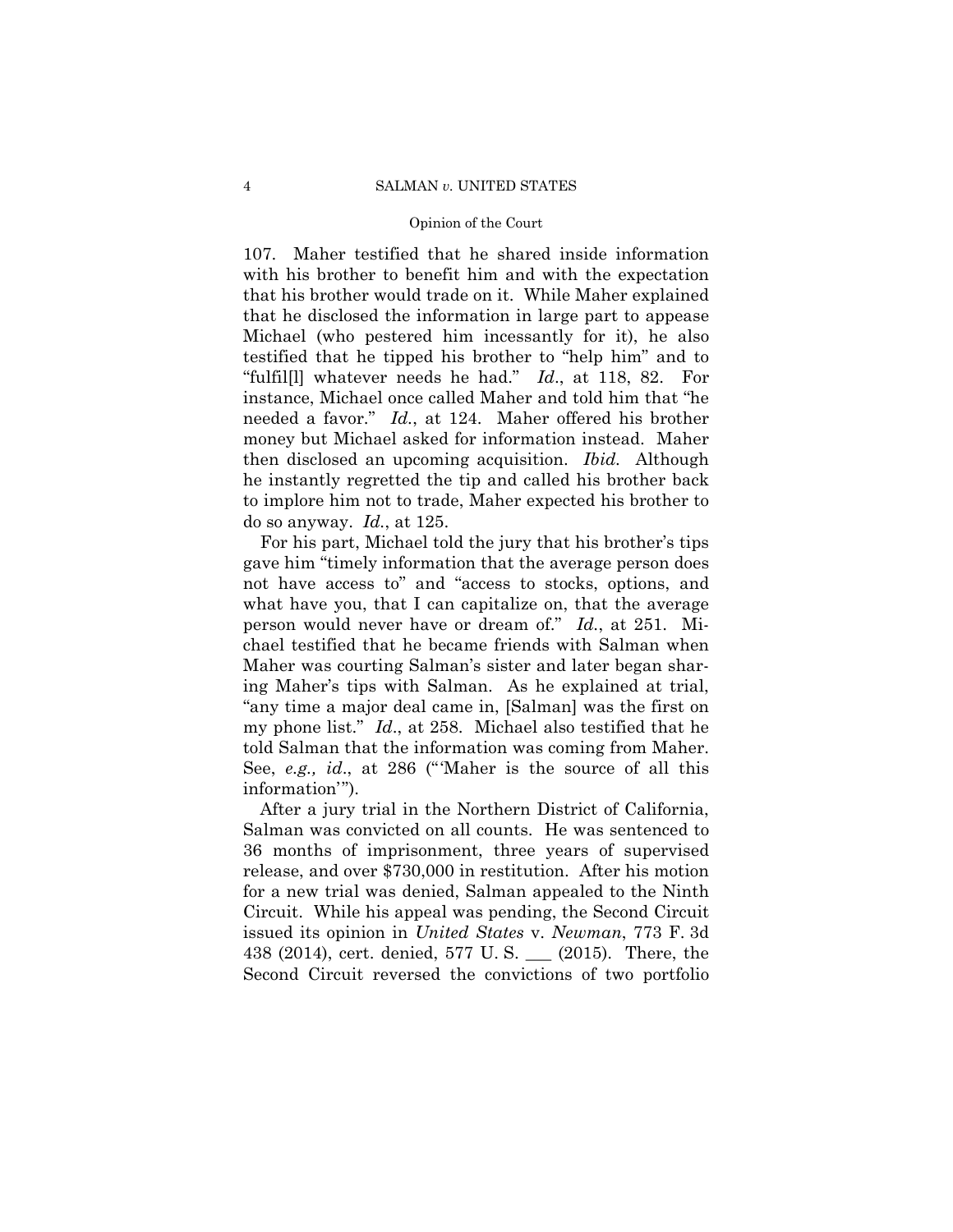managers who traded on inside information. The *Newman*  defendants were "several steps removed from the corporate insiders" and the court found that "there was no evidence that either was aware of the source of the inside information." 773 F. 3d, at 443. The court acknowledged that *Dirks* and Second Circuit case law allow a factfinder to infer a personal benefit to the tipper from a gift of confidential information to a trading relative or friend. 773 F. 3d, at 452. But the court concluded that, "[t]o the extent" *Dirks* permits "such an inference," the inference "is impermissible in the absence of proof of a meaningfully close personal relationship that generates an exchange that is objective, consequential, and represents at least a potential gain of a pecuniary or similarly valuable nature." 773 F. 3d, at 452.1

 Pointing to *Newman*, Salman argued that his conviction should be reversed. While the evidence established that Maher made a gift of trading information to Michael and that Salman knew it, there was no evidence that Maher received anything of "a pecuniary or similarly valuable nature" in exchange—or that Salman knew of any such benefit. The Ninth Circuit disagreed and affirmed Salman's conviction. 792 F. 3d 1087. The court reasoned that the case was governed by *Dirks*'s holding that a tipper benefits personally by making a gift of confidential information to a trading relative or friend. Indeed, Maher's disclosures to Michael were "precisely the gift of confidential information to a trading relative that *Dirks*  envisioned." 792 F. 3d, at 1092 (internal quotation marks omitted). To the extent *Newman* went further and required additional gain to the tipper in cases involving gifts

——————

<sup>1</sup>The Second Circuit also reversed the *Newman* defendants' convictions because the Government introduced no evidence that the defendants knew the information they traded on came from insiders or that the insiders received a personal benefit in exchange for the tips. 773 F. 3d, at 453–454. This case does not implicate those issues.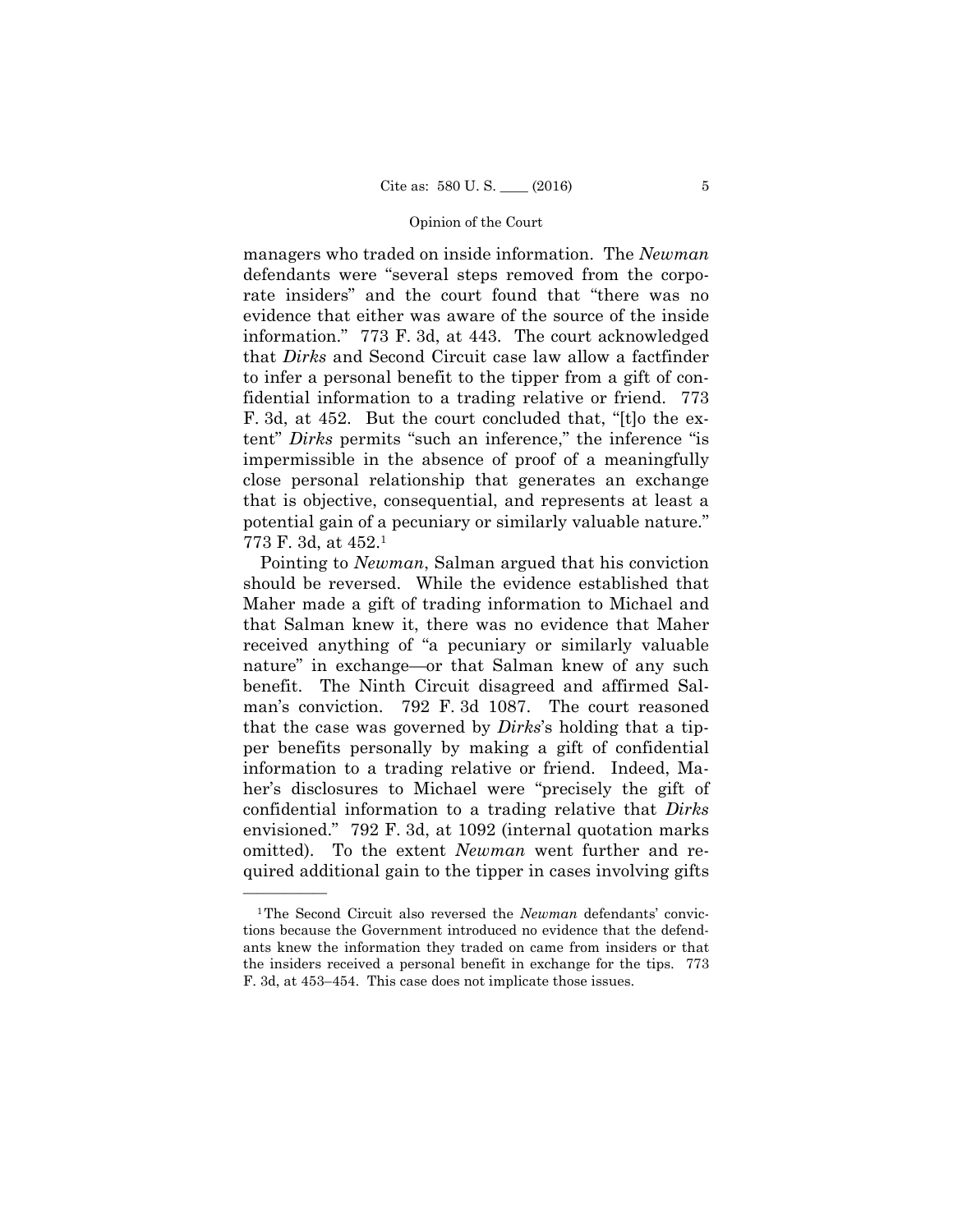of confidential information to family and friends, the Ninth Circuit "decline[d] to follow it." 792 F. 3d, at 1093.

We granted certiorari to resolve the tension between the Second Circuit's *Newman* decision and the Ninth Circuit's decision in this case.<sup>2</sup> 577 U.S.  $\qquad$  (2016).

# II A

In this case, Salman contends that an insider's "gift of confidential information to a trading relative or friend," *Dirks*, 463 U. S., at 664, is not enough to establish securities fraud. Instead, Salman argues, a tipper does not personally benefit unless the tipper's goal in disclosing inside information is to obtain money, property, or something of tangible value. He claims that our insider-trading precedents, and the cases those precedents cite, involve situations in which the insider exploited confidential information for the insider's own "tangible monetary profit." Brief for Petitioner 31. He suggests that his

——————

 misappropriation cases, so we will proceed on the assumption that it <sup>2</sup>*Dirks* v. *SEC*, 463 U. S. 646 (1983), established the personal-benefit framework in a case brought under the classical theory of insidertrading liability, which applies "when a corporate insider" or his tippee "trades in the securities of [the tipper's] corporation on the basis of material, nonpublic information." *United States* v. *O'Hagan*, 521 U. S. 642, 651–652 (1997). In such a case, the defendant breaches a duty to, and takes advantage of, the shareholders of his corporation. By contrast, the misappropriation theory holds that a person commits securities fraud "when he misappropriates confidential information for securities trading purposes, in breach of a duty owed to the source of the information" such as an employer or client. *Id.,* at 652. In such a case, the defendant breaches a duty to, and defrauds, the source of the information, as opposed to the shareholders of his corporation. The Court of Appeals observed that this is a misappropriation case, 792 F. 3d, 1087, 1092, n. 4 (CA9 2015), while the Government represents that both theories apply on the facts of this case, Brief for United States 15, n. 1. We need not resolve the question. The parties do not dispute that *Dirks*'s personal-benefit analysis applies in both classical and does.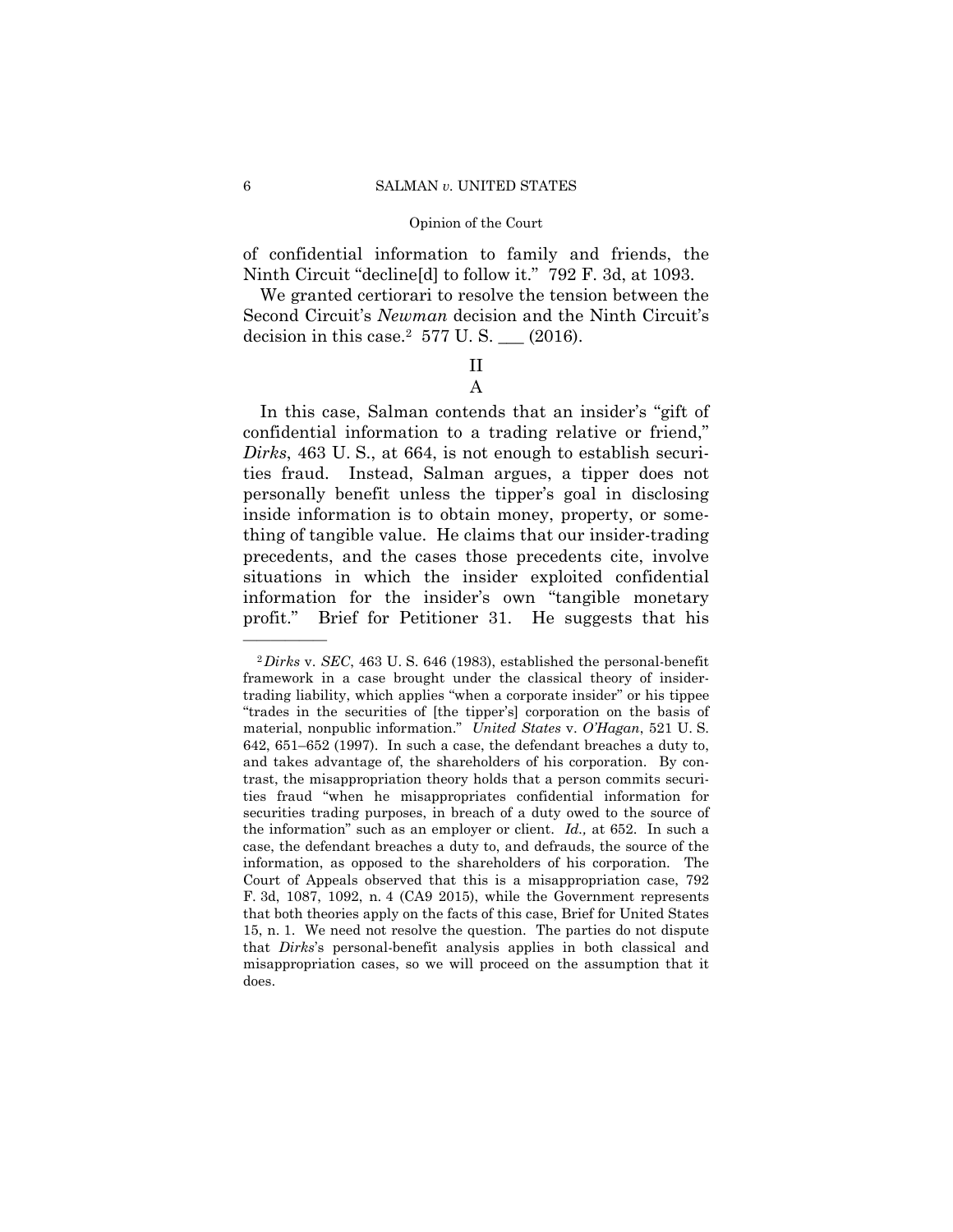position is reinforced by our criminal-fraud precedents outside of the insider-trading context, because those cases confirm that a fraudster must personally obtain money or property. *Id*., at 33–34. More broadly, Salman urges that defining a gift as a personal benefit renders the insidertrading offense indeterminate and overbroad: indeterminate, because liability may turn on facts such as the closeness of the relationship between tipper and tippee and the tipper's purpose for disclosure; and overbroad, because the Government may avoid having to prove a concrete personal benefit by simply arguing that the tipper meant to give a gift to the tippee. He also argues that we should interpret *Dirks*'s standard narrowly so as to avoid constitutional concerns. Brief for Petitioner 36–37. Finally, Salman contends that gift situations create especially troubling problems for remote tippees—that is, tippees who receive inside information from another tippee, rather than the tipper—who may have no knowledge of the relationship between the original tipper and tippee and thus may not know why the tipper made the disclosure. *Id*., at 43, 48, 50.

The Government disagrees and argues that a gift of confidential information to anyone, not just a "trading relative or friend," is enough to prove securities fraud. See Brief for United States 27 ("*Dirks*'s personal-benefit test encompasses a gift to *any* person with the expectation that the information will be used for trading, not just to 'a trading relative or friend'" (quoting 463 U. S., at 664; emphasis in original)). Under the Government's view, a tipper personally benefits whenever the tipper discloses confidential trading information for a noncorporate purpose. Accordingly, a gift to a friend, a family member, or anyone else would support the inference that the tipper exploited the trading value of inside information for personal purposes and thus personally benefited from the disclosure. The Government claims to find support for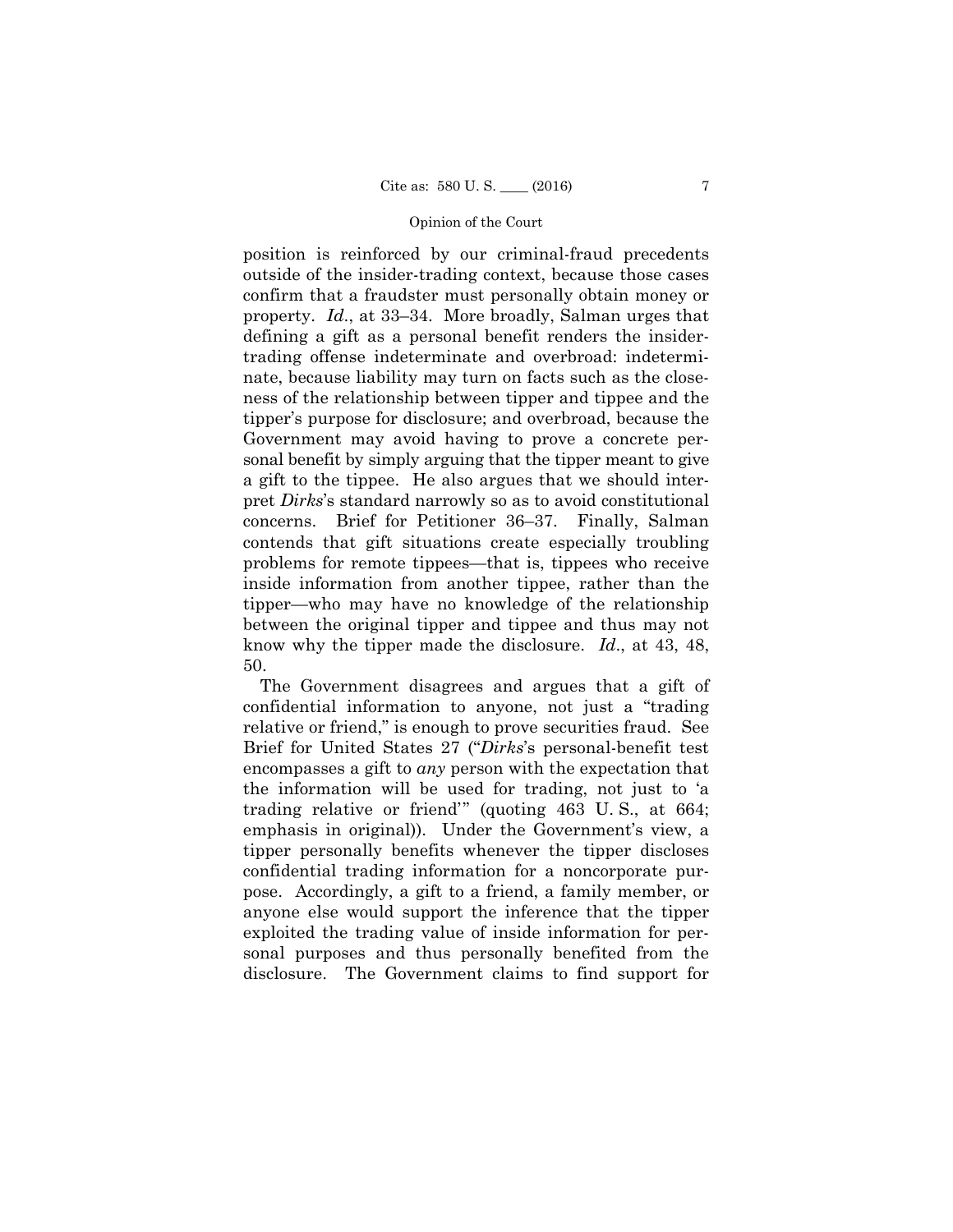this reading in *Dirks* and the precedents on which *Dirks*  relied. See, *e.g., id.*, at 654 ("fraud" in an insider-trading case "derives 'from the inherent unfairness involved where one takes advantage' of 'information intended to be available only for a corporate purpose and not for the personal benefit of anyone'" (quoting *In re Merrill Lynch, Pierce, Fenner & Smith, Inc.*, 43 S. E. C. 933, 936 (1968))).

 for insider trading. The Government observes that, in The Government also argues that Salman's concerns about unlimited and indeterminate liability for remote tippees are significantly alleviated by other statutory elements that prosecutors must satisfy to convict a tippee order to establish a defendant's criminal liability as a tippee, it must prove beyond a reasonable doubt that the tipper expected that the information being disclosed would be used in securities trading. Brief for United States 23– 24; Tr. of Oral Arg. 38. The Government also notes that, to establish a defendant's criminal liability as a tippee, it must prove that the tippee knew that the tipper breached a duty*—*in other words, that the tippee knew that the tipper disclosed the information for a personal benefit and that the tipper expected trading to ensue. Brief for United States 43; Tr. of Oral Arg. 36–37, 39.

# B

We adhere to *Dirks,* which easily resolves the narrow issue presented here.

 his disclosure." *Ibid.* Thus, the disclosure of confidential In *Dirks*, we explained that a tippee is exposed to liability for trading on inside information only if the tippee participates in a breach of the tipper's fiduciary duty. Whether the tipper breached that duty depends "in large part on the purpose of the disclosure" to the tippee. 463 U. S., at 662. "[T]he test," we explained, "is whether the insider personally will benefit, directly or indirectly, from information without personal benefit is not enough. In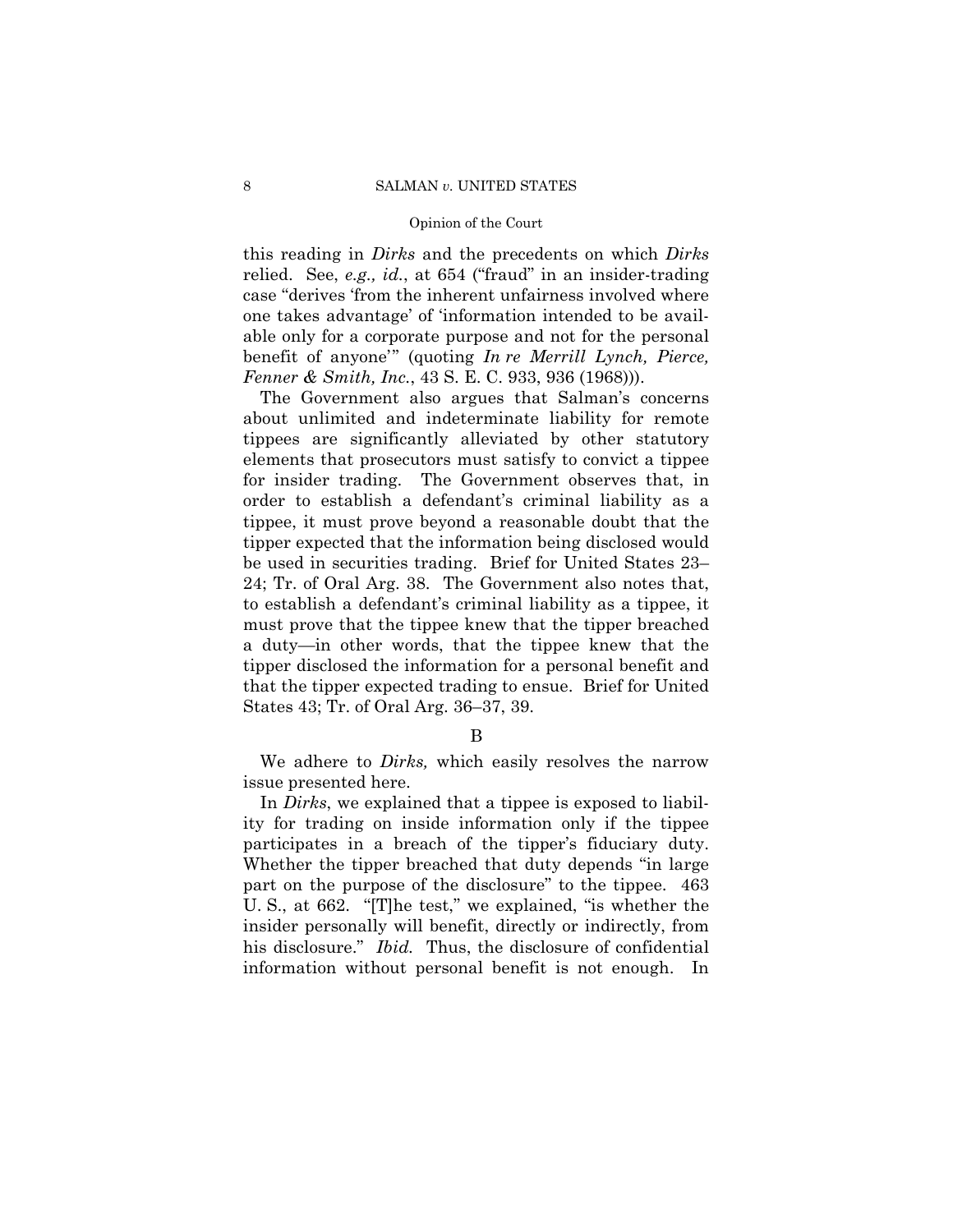determining whether a tipper derived a personal benefit, we instructed courts to "focus on objective criteria, *i.e.,*  whether the insider receives a direct or indirect personal benefit from the disclosure, such as a pecuniary gain or a reputational benefit that will translate into future earnings." *Id.,* at 663. This personal benefit can "often" be inferred "from objective facts and circumstances," we explained, such as "a relationship between the insider and the recipient that suggests a *quid pro quo* from the latter, or an intention to benefit the particular recipient." *Id.,* at 664. In particular, we held that "[t]he elements of fiduciary duty and exploitation of nonpublic information also exist *when an insider makes a gift of confidential information to a trading relative or friend*." *Ibid.* (emphasis added). In such cases, "[t]he tip and trade resemble trading by the insider followed by a gift of the profits to the recipient." *Ibid.* We then applied this gift-giving principle to resolve *Dirks* itself, finding it dispositive that the tippers "received no monetary or personal benefit" from their tips to Dirks, "*nor was their purpose to make a gift of valuable information to Dirks*." *Id.,* at 667 (emphasis added).

Our discussion of gift giving resolves this case. Maher, the tipper, provided inside information to a close relative, his brother Michael. *Dirks* makes clear that a tipper breaches a fiduciary duty by making a gift of confidential information to "a trading relative," and that rule is sufficient to resolve the case at hand. As Salman's counsel acknowledged at oral argument, Maher would have breached his duty had he personally traded on the information here himself then given the proceeds as a gift to his brother. Tr. of Oral Arg. 3–4. It is obvious that Maher would personally benefit in that situation. But Maher effectively achieved the same result by disclosing the information to Michael, and allowing him to trade on it. *Dirks* appropriately prohibits that approach, as well. Cf.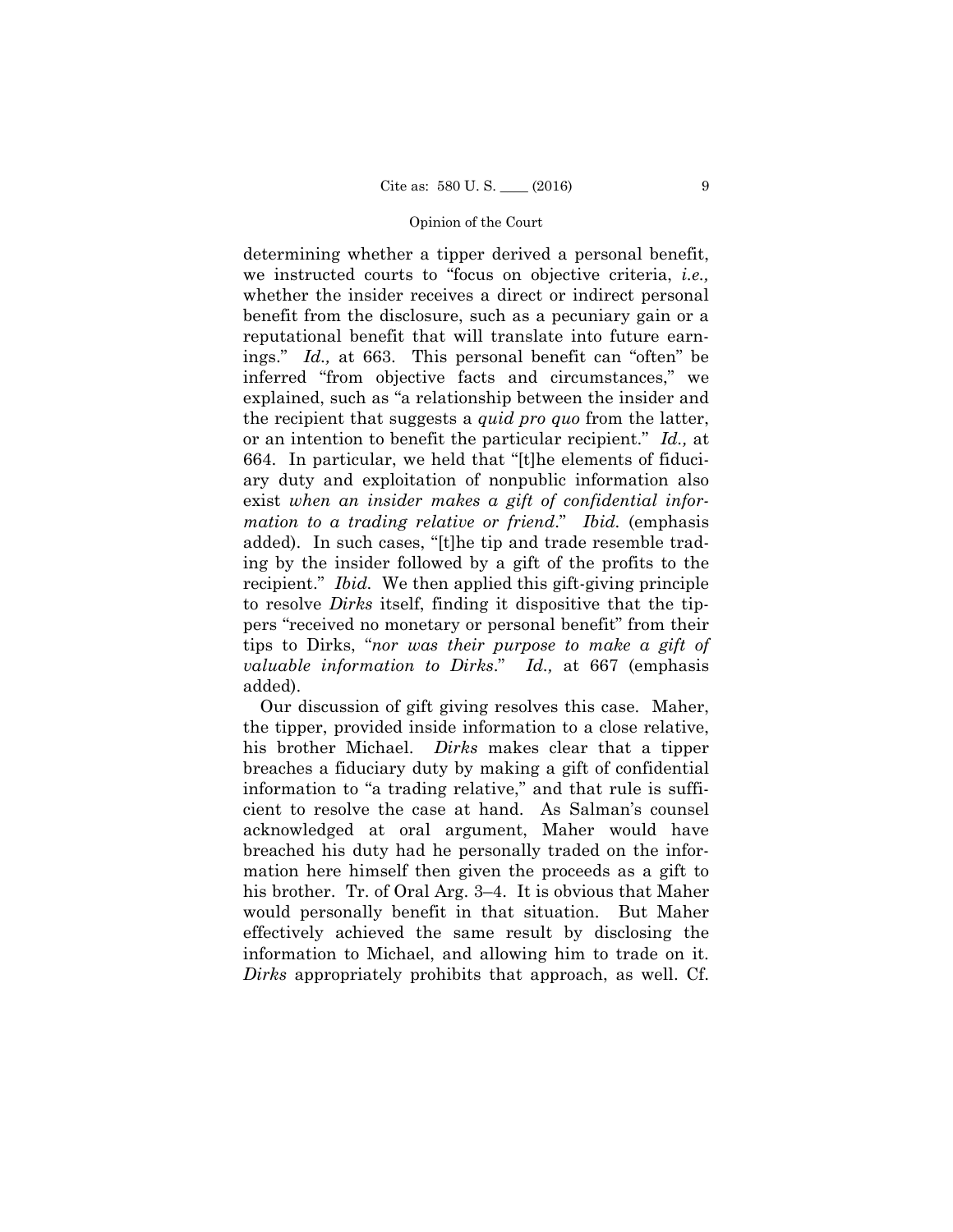#### 10 SALMAN *v.* UNITED STATES

#### Opinion of the Court

463 U. S., at 659 (holding that "insiders [are] forbidden" both "from personally using undisclosed corporate information to their advantage" and from "giv[ing] such information to an outsider for the same improper purpose of exploiting the information for their personal gain"). *Dirks*  specifies that when a tipper gives inside information to "a trading relative or friend," the jury can infer that the tipper meant to provide the equivalent of a cash gift. In such situations, the tipper benefits personally because giving a gift of trading information is the same thing as trading by the tipper followed by a gift of the proceeds. Here, by disclosing confidential information as a gift to his brother with the expectation that he would trade on it, Maher breached his duty of trust and confidence to Citigroup and its clients—a duty Salman acquired, and breached himself, by trading on the information with full knowledge that it had been improperly disclosed.

To the extent the Second Circuit held that the tipper must also receive something of a "pecuniary or similarly valuable nature" in exchange for a gift to family or friends, *Newman*, 773 F. 3d, at 452, we agree with the Ninth Circuit that this requirement is inconsistent with *Dirks*.

C

Salman points out that many insider-trading cases including several that *Dirks* cited—involved insiders who personally profited through the misuse of trading information. But this observation does not undermine the test *Dirks* articulated and applied. Salman also cites a sampling of our criminal-fraud decisions construing other federal fraud statutes, suggesting that they stand for the proposition that fraud is not consummated unless the defendant obtains money or property. *Sekhar* v. *United States*, 570 U. S. \_\_\_ (2013) (Hobbs Act); *Skilling* v. *United States*, 561 U. S. 358 (2010) (honest-services mail and wire fraud); *Cleveland* v. *United States*, 531 U. S. 12 (2000)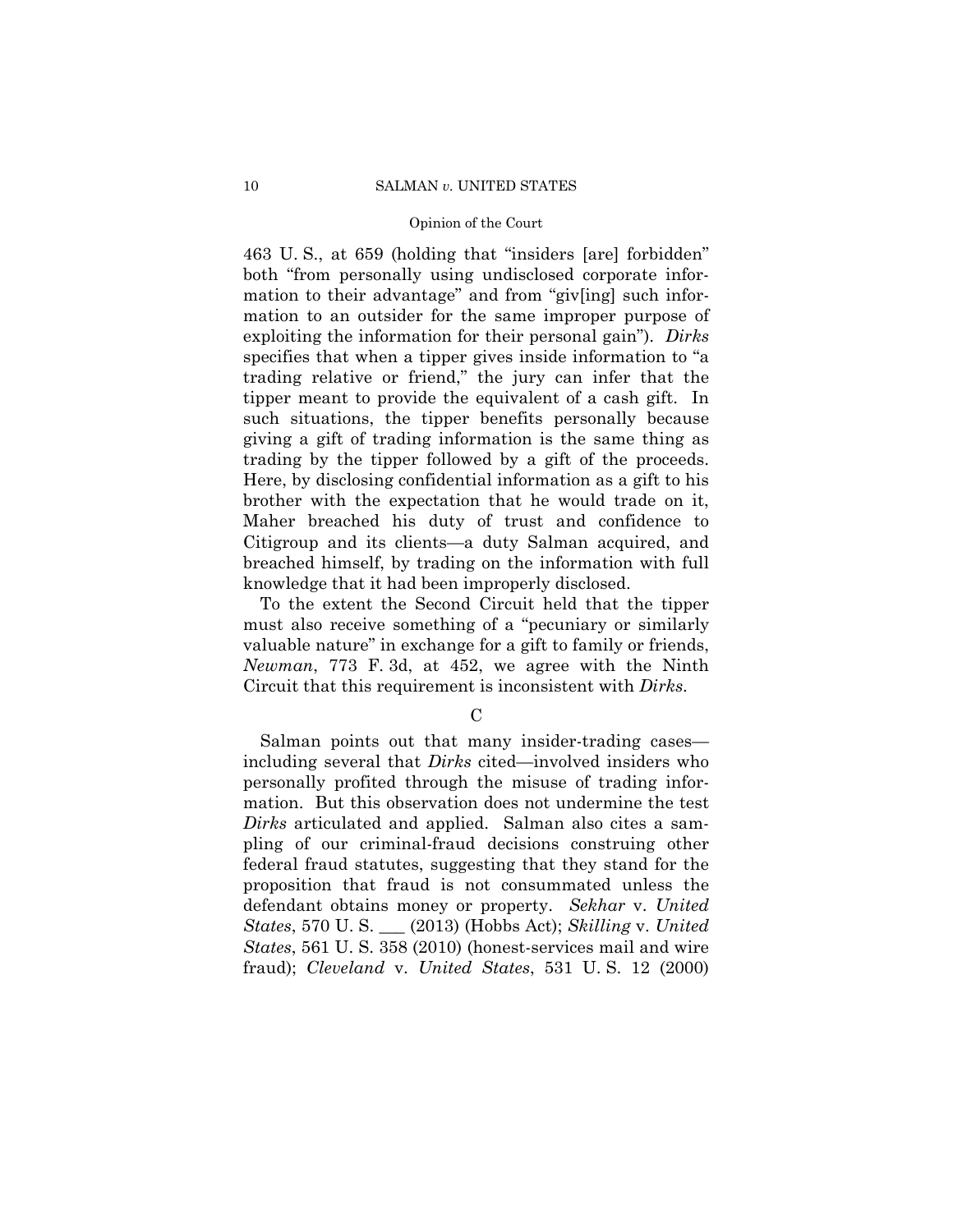the commonsense point we made in *Dirks.* Making a gift (wire fraud); *McNally* v. *United States*, 483 U. S. 350 (1987) (mail fraud). Assuming that these cases are relevant to our construction of §10(b) (a proposition the Government forcefully disputes), nothing in them undermines of inside information to a relative like Michael is little different from trading on the information, obtaining the profits, and doling them out to the trading relative. The tipper benefits either way. The facts of this case illustrate the point: In one of their tipper-tippee interactions, Michael asked Maher for a favor, declined Maher's offer of money, and instead requested and received lucrative trading information.

We reject Salman's argument that *Dirks*'s gift-giving standard is unconstitutionally vague as applied to this case. *Dirks* created a simple and clear "guiding principle" for determining tippee liability, 463 U. S., at 664, and Salman has not demonstrated that either §10(b) itself or the *Dirks* gift-giving standard "leav[e] grave uncertainty about how to estimate the risk posed by a crime" or are plagued by "hopeless indeterminacy," *Johnson* v. *United States*, 576 U.S. \_\_, \_\_, \_\_, (2015) (slip op., at 5, 7). At most, Salman shows that in some factual circumstances assessing liability for gift-giving will be difficult. That alone cannot render "shapeless" a federal criminal prohibition, for even clear rules "produce close cases." *Id.,* at \_\_\_,

\_\_\_ (slip op., at 9, 10). We also reject Salman's appeal to the rule of lenity, as he has shown "no grievous ambiguity or uncertainty that would trigger the rule's application." *Barber* v. *Thomas*, 560 U. S. 474, 492 (2010) (internal quotation marks omitted). To the contrary, Salman's conduct is in the heartland of *Dirks*'s rule concerning gifts. It remains the case that "[d]etermining whether an insider personally benefits from a particular disclosure, a question of fact, will not always be easy for courts." 463 U. S., at 664. But there is no need for us to address those difficult